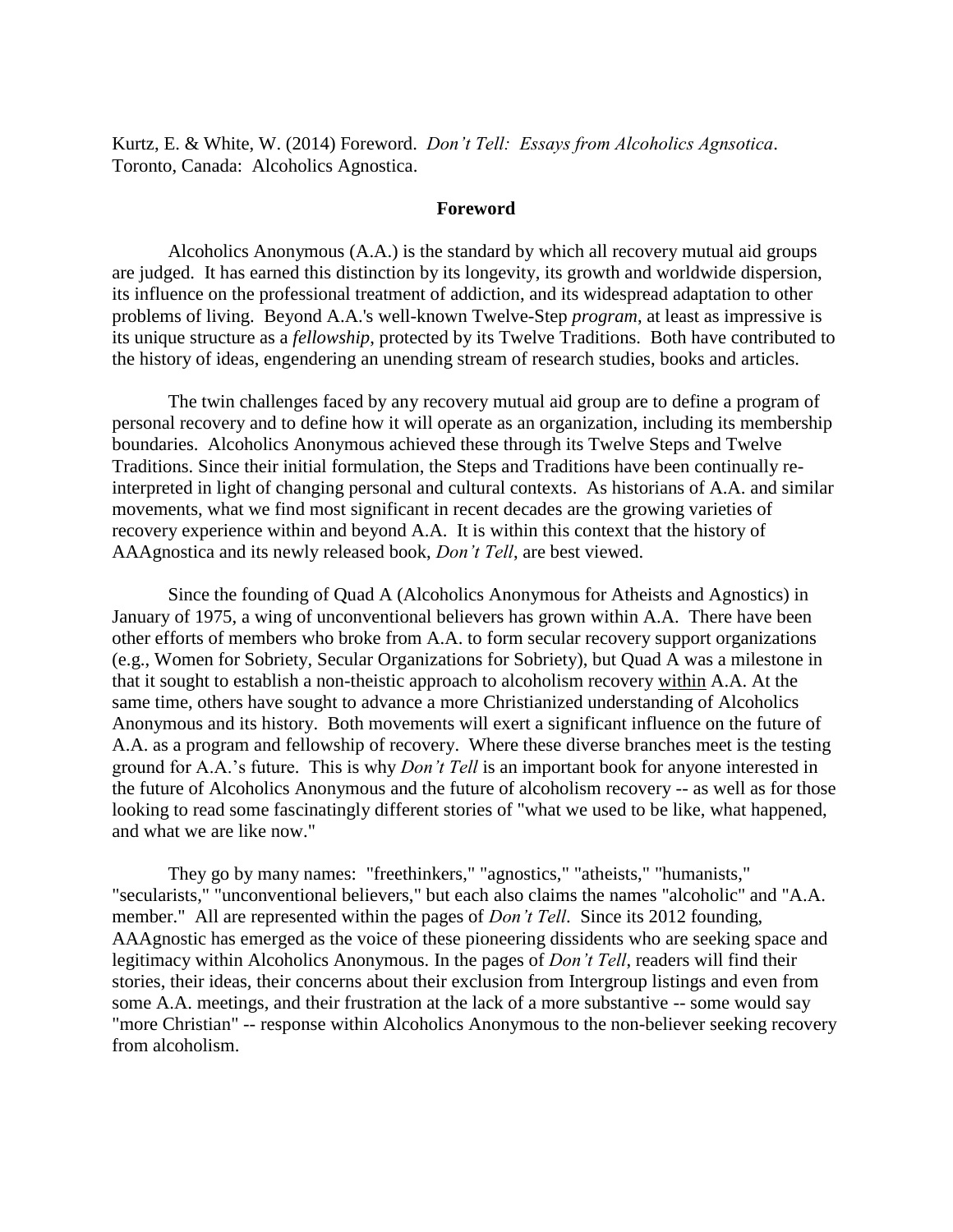What do we think, as long-time students of A.A.'s rich story? The essence of Alcoholics Anonymous as *fellowship* is the practice of the Twelfth Step of its program: carrying its message to another alcoholic. This is how A.A. began, William Griffith Wilson seeking out Dr. Robert Holbrooke Smith so that he himself would not take a drink that hot June afternoon in 1935. This is how A.A. grew, Wilson haunting the corridors of Towns Hospital in New York City, Smith using various diagnoses to smuggle a rag-tag bunch of drunks into Akron's St. Thomas Hospital. Now, over 75 years later, in an age when an ever greater percentage of young people answer "None" when queried about their "religious affiliation," an Alcoholics Anonymous that refuses fellowship to those unconventional in belief would seem to be gravely endangering its future: to whom will it carry its message? . . . and, more importantly, *who* will carry its message to coming generations of alcoholics?

Many individual A.A. members have experienced defining moments that tipped the scales from active addiction to sustained sobriety. Alcoholics Anonymous itself, *precisely as fellowship*, has faced and continues to face defining moments that test its character and fate. We believe the A.A.'s current response to efforts to widen the doorways of entry into A.A. by nonbelievers constitute such a defining moment. *Don't Tell* is must-reading for anyone invested in the outcome of this potentially historic watershed.

In reading *Don't tell*, we were reminded of earlier periods in which Alcoholics Anonymous faced challenges, reminded also of some of the carefully wise words of A.A. cofounder Bill Wilson about the future of A.A. as a fellowship and organization:

*The process [trial and error] still goes on and we hope it never stops. Should we ever harden too much, the letter might crush the spirit. We could victimize ourselves by petty rules and prohibitions; we could imagine that we had said the last word. We might even be asking alcoholics to accept our rigid ideas or stay away. May we never stifle progress like that!* (Wilson, Twelve Suggested Points for AA Tradition, *AA Grapevine*, April, 1946)

*We have to grow or else deteriorate. For us, the "status quo" can only be for today, never for tomorrow. Change we must; we cannot stand still.* (Wilson, The Shape of Things to Come, AA Grapevine, February, 1961)

*Let us never fear needed change. Once a need becomes clearly apparent in an individual, a group, or in AA as a whole, it has long since been found that we cannot stand still and look the other way.* (Wilson, Responsibility is our Theme, AA Grapevine, July, 1965)

Alcoholics Anonymous, like its predecessors and its current alternatives, must define as a fellowship how to distinguish between changes that help fulfill its ultimate mission and changes that in retrospect will be understood to have been a diversion from that mission. If that mission is, as its Twelfth Step suggests and its own story affirms, carrying its message to other alcoholics regardless of their race, gender, sexuality, religion or lack thereof, or any other accidental quality, A.A. has in living its Third Tradition -- "The only requirement for membership is a desire to stop drinking" -- consistently chosen to risk erring on the side of inclusion.